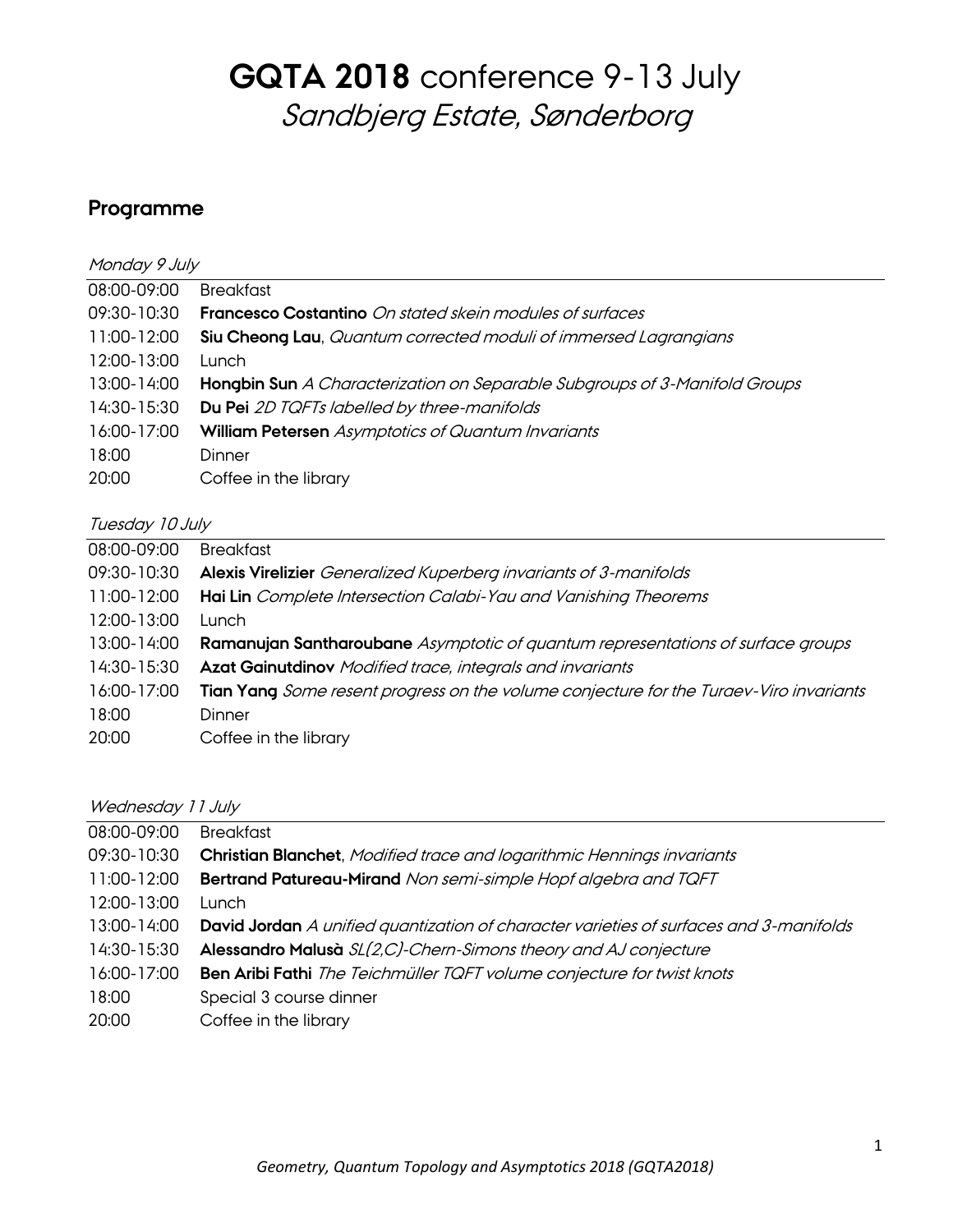| Thursday 12 July |                                                                           |  |
|------------------|---------------------------------------------------------------------------|--|
| 08:00-09:00      | <b>Breakfast</b>                                                          |  |
| 09:30-10:30      | <b>Shahn Majid</b> Poisson-Riemannian Geometry                            |  |
| 11:00-12:00      | Tudor Dimofte (0,2) dualities and 4-simplices                             |  |
| 12:00-13:00      | Lunch.                                                                    |  |
| 13:00-14:00      | <b>Yang-Hui He</b> Sporadic and Exceptional                               |  |
| 14:30-15:15      | Renaud Detcherry Quantum representations and monodromies of fibered links |  |
| 15:30-16:30      | Poster session                                                            |  |
| 18:00            | Dinner                                                                    |  |
| 21:00            | Coffee in the library                                                     |  |
|                  |                                                                           |  |

Friday 13 July (Checkout Friday no later than 10am – return your room key to the staff in the reception)

- 08:00-09:00 Breakfast
- 09:30-10:30 **Vladimir Fock** Tau-function and cluster coordinates
- 11:00-12:00 **Qingtao Chen** Recent progress of various Volume Conjectures for links as well as 3 manifolds
- 12:00-13:00 Lunch
- 13:00-14:00 **Gregor Masbaum** On the skein module of the product of a surface and a circle

### **Posters**

Yuta Nozaki, (University of Tokyo)

Ka Ho Wong, (The Chinese University of Hong Kong)

Marco Suen, (The Chinese University of Hong Kong)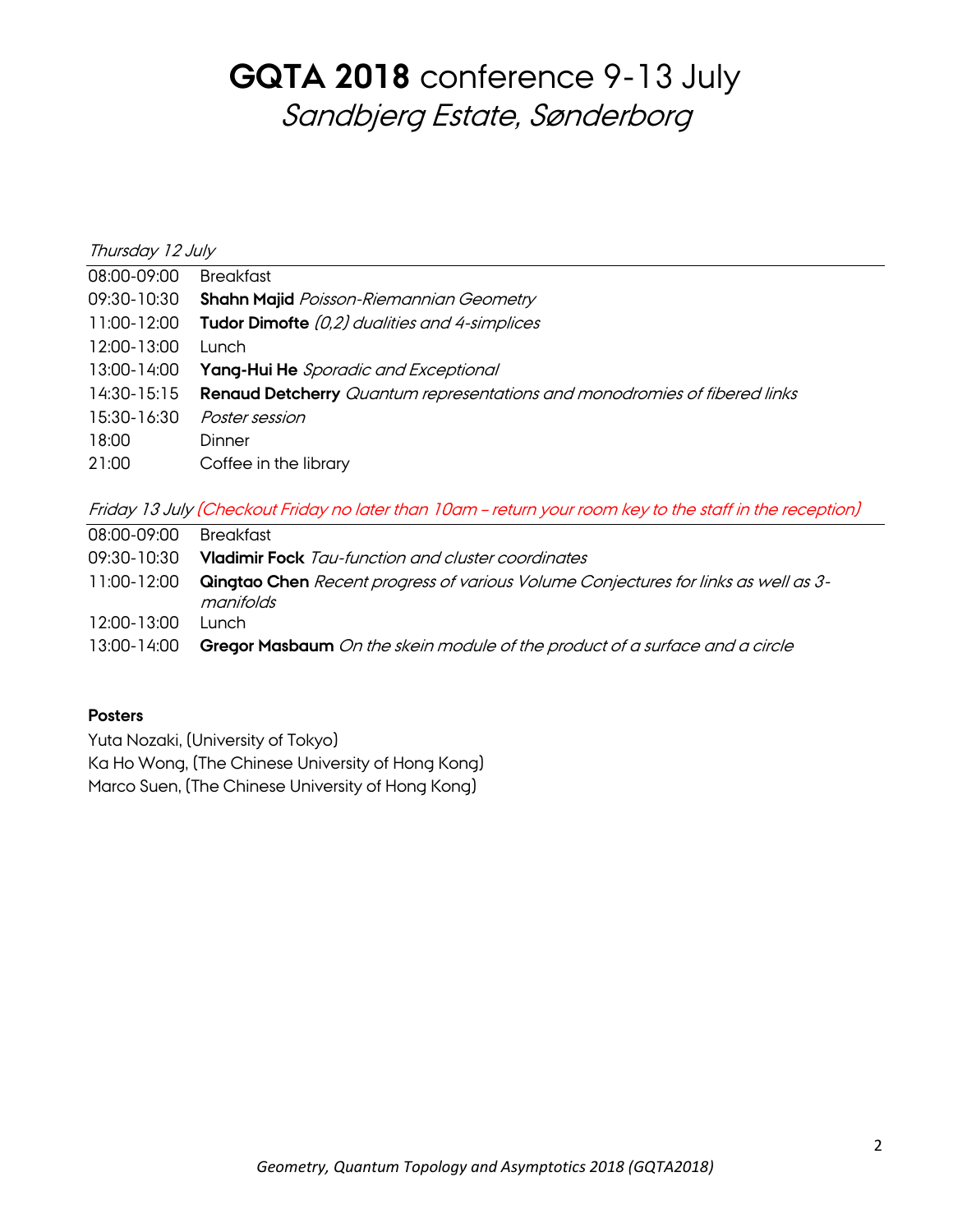### **Book of abstracts**

#### **Francesco Costantino** On stated skein modules of surfaces

In this talk we will report on a ongoing joint work with Thang Le. After recalling the definition of stated skein module of a surface we will provide some key examples associated to the easiest cases. This will highlight a larger algebraic structure induced by topology which we will detail along this talk.

#### **Siu Cheong Lau**, Quantum corrected moduli of immersed Lagrangians

#### **Hongbin Sun** A Characterization on Separable Subgroups of 3-Manifold Groups

#### **Du Pei** 2D TQFTs labelled by three-manifolds

String theory and quantum field theory predicts the existence of a family of two-dimensional topological quantum field theories (2D TQFTs) labelled by 3-manifolds. I will survey what is known about this correspondence and discuss possible ways to explicitly construct such 2D TQFTs.

#### **William Petersen** Asymptotics of Quantum Invariants

The Witten-Reshetikhin-Turaev (WRT) invariant of a closed oriented three manifold was introduced by Witten as the partition function of Chern-Simons theory with compact gauge group. Moreover; Witten proposed that these invariants extends to topological quantum field theories (TQFT's) in a way that involves geometric quantization of moduli spaces of flat connections. TQFT's were subsequently constructed rigorously from a mathematical point of view through combinatorial means by Reshetikhin and Turaev, and it is now known that these TQFT's can also be realized using quantization of moduli spaces. From the partition function motivation, it is conjectured that the WRTinvariants admits asymptotic expansions. In this talk, I shall present recent results on this conjecture joint with my supervisor J.E. Andersen. Our approach is based on quantization of moduli spaces, and our results are obtained in the more general context of quantization of symplectomorphisms of Kähler manifolds.

#### **Alexis Virelizier** Generalized Kuperberg invariants of 3-manifolds

In the 90s, Kuperberg defined a scalar invariant of 3-manifolds from each finite-dimensional involutory Hopf algebra over a field. The construction is based on the presentation of 3-manifolds by Heegaard diagrams and involves tensor products of the structure tensors of the Hopf algebra. These tensor products are then contracted using integrals of the Hopf algebra to obtain the scalar invariant. We generalize this construction by contracting the tensor products with other morphisms. Examples of such morphisms are derived from involutory Hopf algebras in symmetric monoidal categories. This is a joint work with R. Kashaev.

#### **Hai Lin** Complete Intersection Calabi-Yau and Vanishing Theorems

#### **Ramanujan Santharoubane** Asymptotic of quantum representations of surface groups

In a previous work with Thomas Koberda we defined actions of surface groups on the vector spaces coming from the Witten-Reshetikhin-Turaev TQFT. For l a given loop in a surface we can define the trace of the associated operator. Actually, this is a sequence of invariant depending on a sequence of roots of unity. For any z on the unit circle, we study the asymptotic of this sequence of invariant when the sequence of roots of unity converges to z. The main theorem says that this asymptotic is determined by the evaluation at z of a Laurent polynomial depending only on l. This polynomial can be viewed as a Jones polynomial for surface groups. The main corollary concerns the so-called AMU conjecture which relates TQFT representations of mapping class groups to the Nielsen-Thurston classification. This talk represent a joint work with Julien Marché.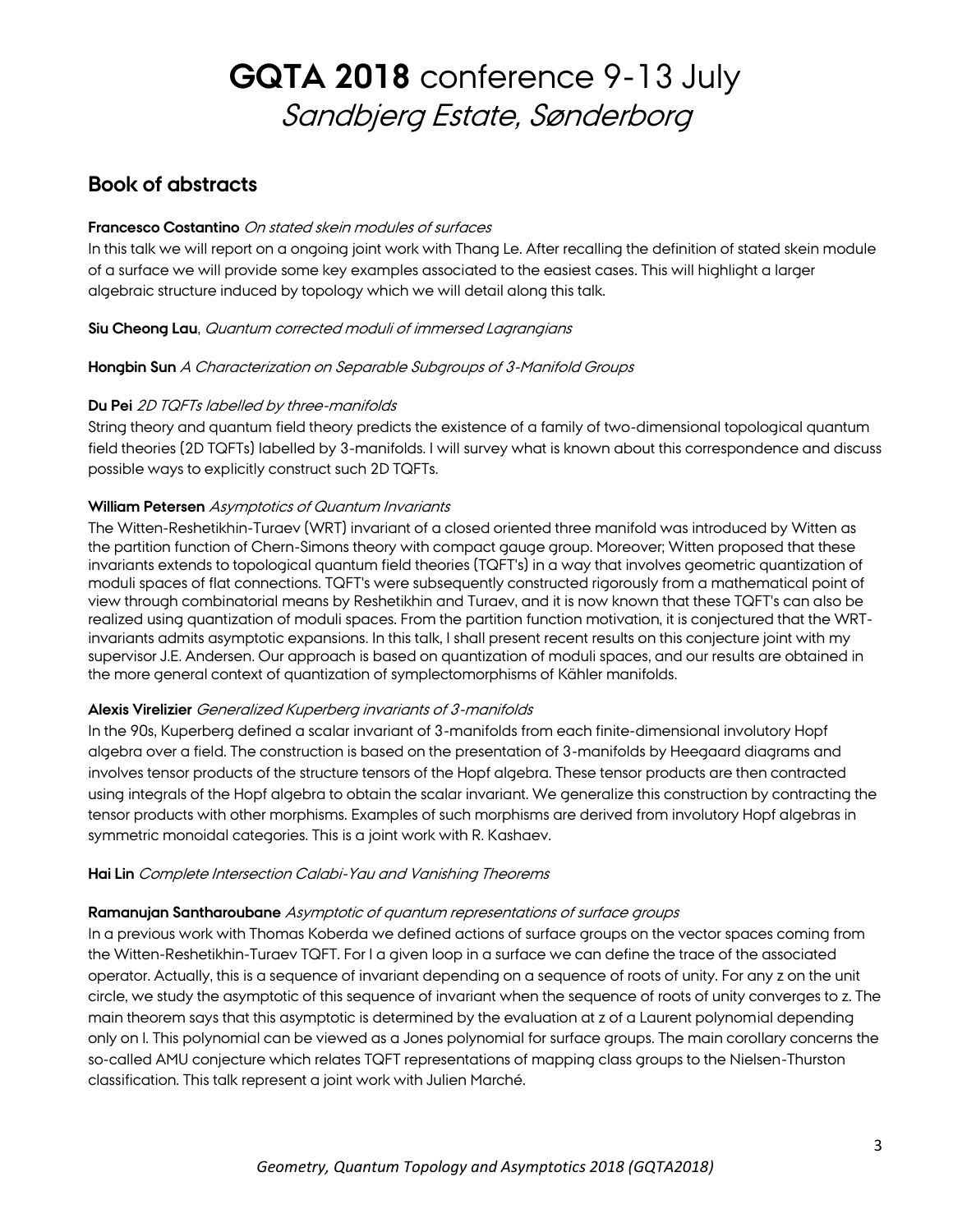#### **Azat Gainutdinov** Modified trace, integrals and invariants

A modified trace for a finite k-linear pivotal category is a family of linear forms on endomorphism spaces of projective objects which has cyclicity and so-called partial trace properties. A non-degenerate modified trace defines a compatible with duality Calabi-Yau structure on the subcategory of projective objects. The modified trace provides a meaningful generalisation of the categorical trace for non-semisimple categories and allows to construct interesting topological invariants. I will present our recent results on existence and uniqueness of such traces for categories arising from Hopf algebras, a joint work with A. Beliakova and Ch. Blanchet. Our main theorem says that for any finite-dimensional unimodular pivotal Hopf algebra H over a field, a modified trace is determined by a symmetric linear form on H constructed from an integral: shifting with the pivotal element defines an isomorphism between the space of right integrals, which is known to be 1-dimensional, and the space of modified traces. This result allowed us to compute modified traces for all simply laced restricted quantum groups at roots of unity. I will also discuss applications of modified traces to analysis of mapping class group representations.

#### **Tian Yang** Some resent progress on the volume conjecture for the Turaev-Viro invariants

In 2015, Qingtao Chen and I conjectured that at an appropriate root of unity the Turaev-Viro invariants of a hyperbolic 3-manifold grow exponentially with growth rate the hyperbolic volume of the manifold. In this talk, I will present a recent joint work with Renaud Detcherry and Effie Kalfagianni on an infinite family of cusped hyperbolic 3-manifolds, including the fundamental shadow link complements, for which the conjecture is true.

#### **Christian Blanchet**, Logarithmic Hennings invariant for restricted quantum sl(2)

Using a combination of right integral and modified trace on restricted quantum sl(2) we define an invariant of 3 manifold with a link whose components are colored either by central elements or by trace classes. We will compare with the logarithmic invariant constructed by Jun Murakami. This is joined work with Anna Beliakova and Nathan Geer.

#### **Bertrand Patureau-Mirand** Non semi-simple Hopf algebra and TQFT

Combining the Hennings-Kauffman-Radford invariant associated to a unimodular Hopf algebra H and the modified trace on H-mod lead to the modified Hennings invariant for colored graphes in closed 3-manifolds. For factorizable Hopf algebras, this invariant is the heart of a TQFT on a not completly rigid category of cobordisms. This is a common work with Marco De Renzi and Nathan Geer.

### **David Jordan** A unified quantization of character varieties of surfaces and 3-manifolds

Character varieties of surfaces carry canonical Poisson brackets, introduced by Atiyah-Bott and Goldman. The three primary methods of their quantization have been: the moduli algebras of Alekseev-Grosse-Schomerus, the quantum cluster varieties of Fock-Goncharov, and the skein algebra approach introduced by Turaev. By now each of these is a booming industry, running largely in parallel rather than in unison. However, each construction leaves out some part of the full structure of the quantized character variety, and each depends on making certain choices on the surface which prevent it from being functorial/invariant, and in particular prevent the development of 3 manifold invariants. I will present a canonical quantization of character varietes using factorization homology, which relies on certain naturality and universality properties of character varieties and the Atiyah-Bott/Goldman bracket, and I will explain how each of the three traditional approaches can be extracted from it and what is lost in the extraction. In addition to giving simplified proofs of numerous difficult structural results in each case, we promote the quantization to a fully local 3-dimensional TFT, thereby quantizing also the Lagrangians associated to 3 manifolds, with relations to quantum A-polynomials, and "analytically continued Chern-Simons".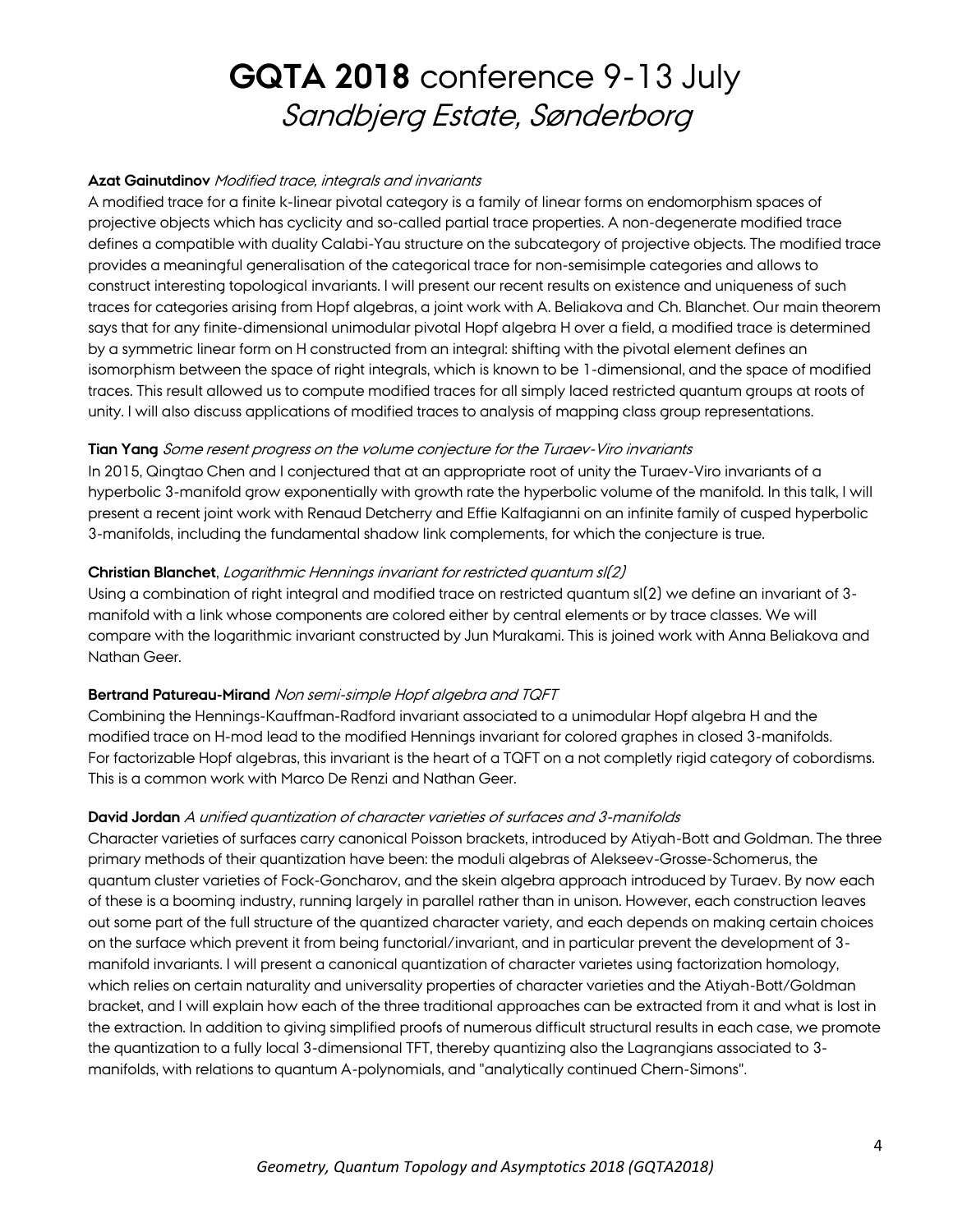#### **Alessandro Malusà** SL(2,C)-Chern-Simons theory and AJ conjecture

The AJ conjecture was originally formulated in the context of the SU(n) Chern-Simons theory, aiming to propose a quantisation of the A-polynomial of a knot annihilating its coloured Jones polynomial. The same problem can be considered for the SL(2,C)-theory, with the partition function of the Teichmüller TQFT by Andersen and Kashaev in place of the coloured Jones polynomial. In a joint work with Andersen, we use methods of geometric quantisation to obtain a representation of the quantum torus analogous to the one used by Garoufalidis to state the original conjecture in its algebraic formulation. We then use this to phrase an analogous conjecture, which can be checked explicitly for the first two hyperbolic knots in S^3.

#### **Ben Aribi Fathi** The Teichmüller TQFT volume conjecture for twist knots

In 2014, Andersen and Kashaev defined an infinite-dimensional TQFT from the Quantum Teichmüller theory. This Teichmüller TQFT is an invariant of triangulated \$3\$-manifolds, in particular knot complements. The associated volume conjecture stated that the Teichmüller TQFT of an hyperbolic knot complement contains the volume of the knot as a certain asymptotical coefficient, and Andersen-Kashaev proved this conjecture for the first two hyperbolic knots. In this talk I will present the construction of the Teichmüller TQFT and how we approached this volume conjecture for the infinite family of twist knots : in particular, we proved the conjecture for several new examples of knots, up to 14 crossings. (joint work with E. Piguet-Nakazawa).

#### **Shahn Majid** Poisson-Riemannian Geometry

We analyse the moduli space of quantum Riemannian geometries at the semiclassical level of a Poisson bracket, metric and Poisson-connection subject to certain field equations (work with E. Beggs). We present some classes of solutions and a uniqueness theorem with spherical symmetry (including for the Schwarzschild black hole). If time, we will also describe some discrete moduli such as the quantum Riemannian geometry of a triangle.

#### **Tudor Dimofte** (0,2) dualities and 4-simplices

#### **Yang-Hui He** Sporadic and Exceptional

We study the web of correspondences linking the exceptional Lie algebras E8,7,6 and the sporadic simple groups Monster, Baby and the largest Fischer group. We will survey some old observations from the perspective of Moonshine and representation theory and present some new ones from that of congruence groups and enumerative geometry. Based on joint work with John McKay.

#### **Renaud Detcherry** Quantum representations and monodromies of fibered links

A conjecture of Andersen, Masbaum and Ueno asserts that the quantum representations eventually send pseudo-Anosov maps to elements of infinite order. We will show a link between this conjecture and the growth of Turaev-Viro invariants. As a result, we produce infinite families of mapping classes satisfying the AMU conjecture, in all surfaces with n>=2 boundary components and genus g>n. We get our examples as monodromies of some wellchosen fibered links.

#### **Vladimir Fock** Tau-function and cluster coordinates

Tau-function is known first of all to be a generating function for solution of certain integrable systems and is defined as a certain determinant in an infinite dimensional vector space. We will give a equivalent purely bosonic definition of a tau-function as a (certain limiting case) of generating function of flat (Abelian) connections on a Riemann surface and show that A-coordinates of cluster (Goncharov-Kenyon) integrable systems are special values of this function.